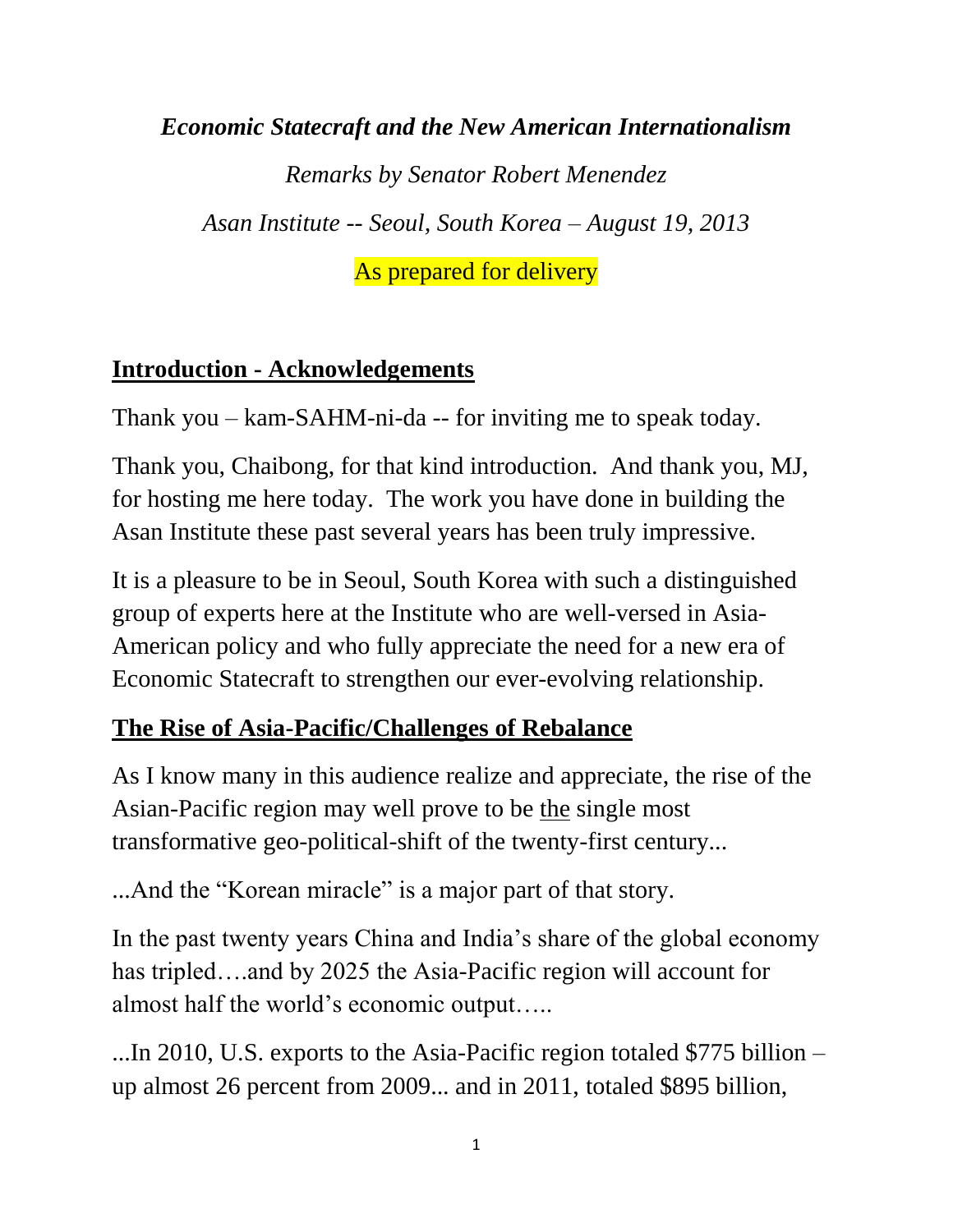accounting for 60 percent of our exports, creating and sustaining millions of U.S. jobs in sectors across-the-board – automobiles, power generation machinery, aircraft, and other vital sectors of our industrial economy...

...In just 3 years we've gone from \$775 billion in exports to the region – to almost \$900 billion... and we can assume that figure will be \$1 trillion in the not-too-distant future.

I think it is safe to say that -- for the rest of this century and beyond, much of the strategic, political and economic-future of the world will likely be shaped by the decisions made in Washington and the capitols in this region.

## **Three Steps to Constructing a Strategic Framework**

At the end of the day, the, the broader issue for U.S. policy is this: how should the United States go about constructing a strategic framework for our relationship with a dynamic and increasingly-important Asian-Pacific region?

So, here is how I see it:

First, we must continue every effort at economic statecraft that will rebalance our foreign policy toward the region, making sure that resources are there to work with allies and partners to shape the broader regional environment in the context of China's influence in the region.

Second, we must be clear in acknowledging those areas where our interests in the region rub up against each other – understanding that America – like every nation -- will always safeguard and promote its own national interests.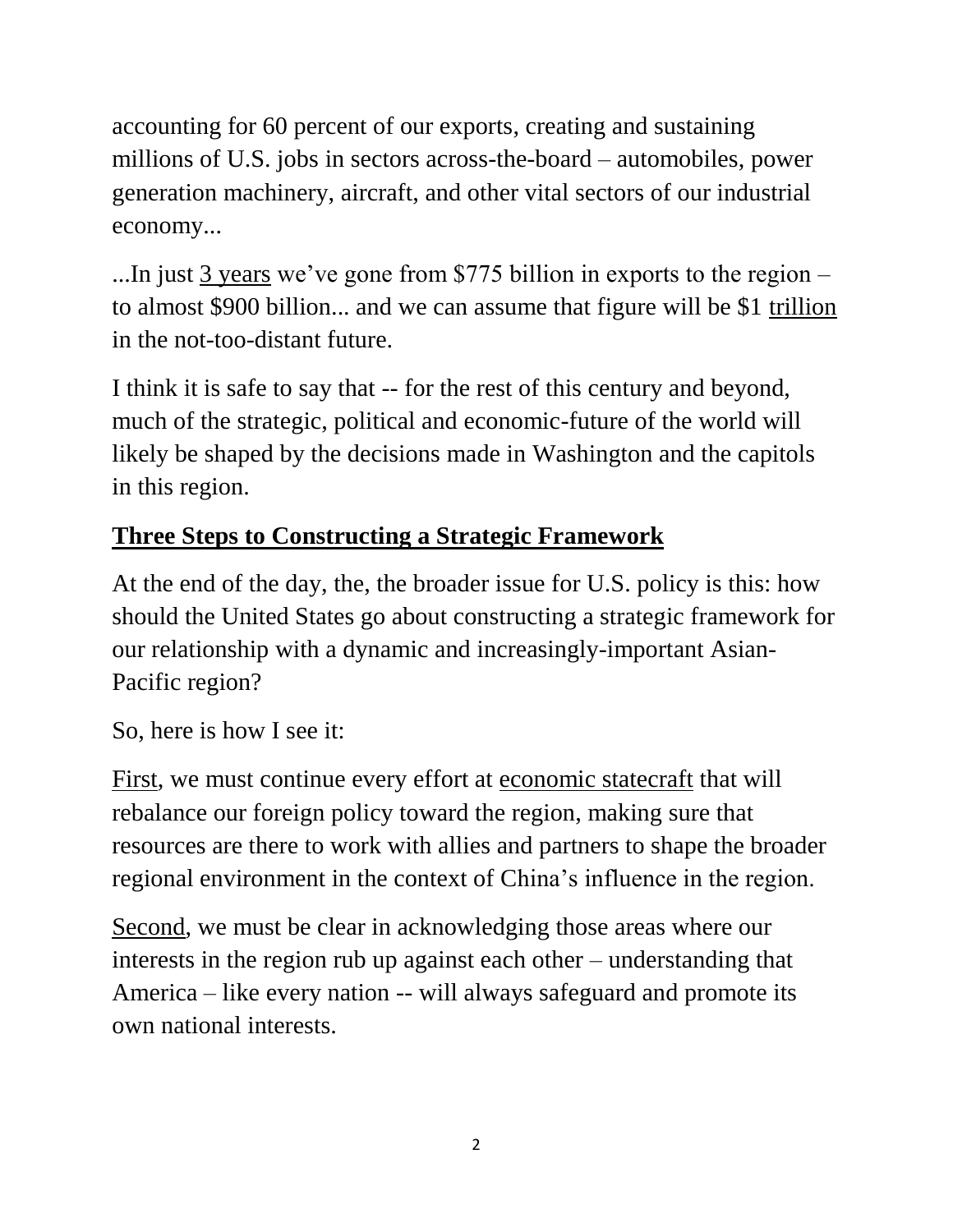...And third – on this new roadmap to a fundamental shift in rebalancing our policies and priorities -- is a new rules-based order for the Asia-Pacific community built on open and inclusive institutions and procedures for diplomacy, security, and economic cooperation.

So the key challenge confronting us -- as we consider the re-balancing of our policies -- is how we reconceptualise the problems we face and turn them into opportunities...

...how we implement concrete policies that will give these ideas practical effect.

The over-riding U.S. objective for the Asia-Pacific region is the construction of a regional order that maintains peace and security, maximizes open economies and open societies – while, at the same time, growing human potential and respecting the fundamental issues of human rights...

...In the process, it is imperative that we preserve and promote the values and interests both our nations share.

The strategic decision by the Obama Administration described as the "rebalance to Asia" conveys a clear message to the entire region that America intends to be an active player in the Asia-Pacific region, and will remain so for the long haul. And that we seek to build a partnership with all nations of the region in the common enterprise of building an open, inclusive, transparent rules-based order for the region.

The fact is -- future US prosperity and security is intimately entwined with robust engagement on the full range of security, diplomatic, economic, and cultural issues and interests.

It will be sustained through the work we do with the most populous states on the planet -- as well as with some of the smallest...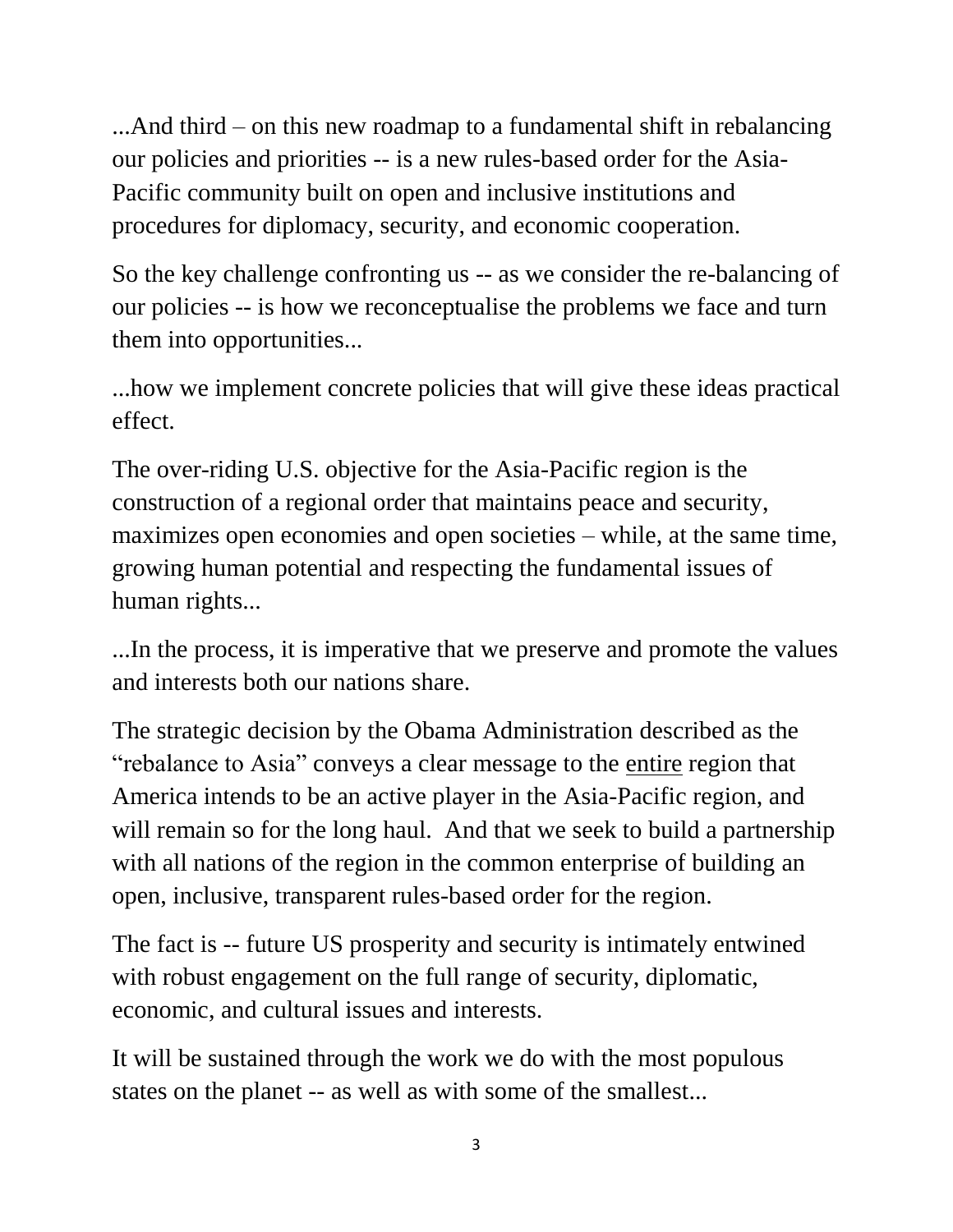...it must be broad enough and flexible enough to accommodate some of the most modern and advanced economies on earth – like Korea's -- as well as those taking the first steps toward the development of modern international trade and financial systems....

It will be founded on our close alliances and partnerships, retooled and renewed to meet the needs of the  $21<sup>st</sup>$  century...

...It may require new models for new relationships with the region's emerging powers, but those new relationships must be forged and maintained.

What I am describing is a new era of American internationalism and economic Statecraft that will depend on partnerships with the business community to build trade and economic ties to ensure that the benefits of increased prosperity are shared by all...

...an era that will be greatly enhanced by new, ever-changing modes of communication, enhanced cultural exchanges, and shared educational opportunities... built on a strong foundation of universally held principles, the rule of law, and a core set of shared values.

I know there are those in the region who have questions about US endurance, US intentions, and wonder if they can continue to count on US creativity... the United States' dynamism... and on the robust American engagement that has underwritten the region's stability and growth.

Let me be clear... There should be no doubt -- either about the Administration or from Congress – about America's resolve or about our ability and willingness to continue to strengthen the rules-based-order and architecture of the Asia-Pacific region...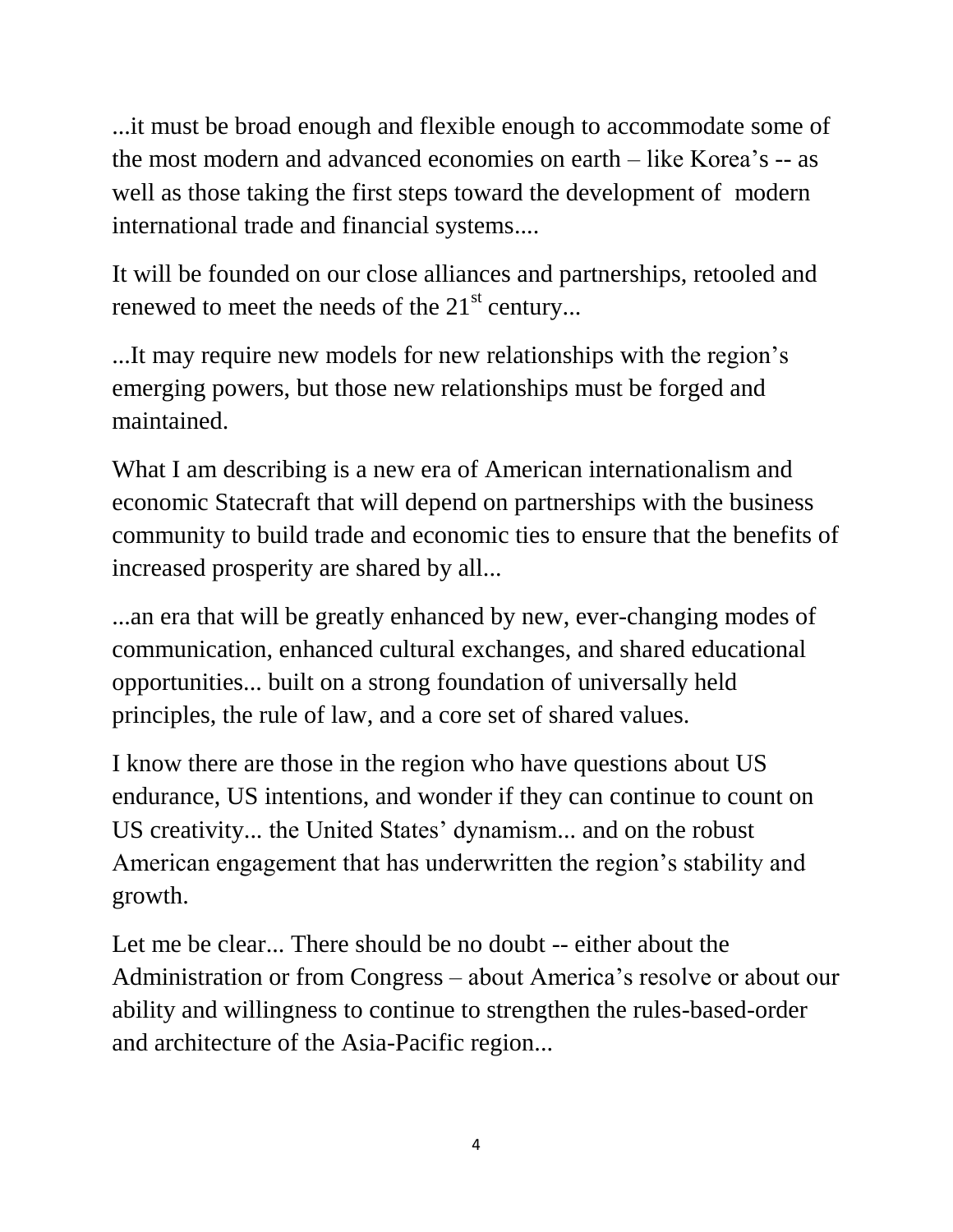...And that full-throated commitment to an active, engaged, and enduring U.S. presence in the region is something shared by my committee, the Senate Foreign Relations Committee, as well.

It is an approach that starts with the fundamental strengthening of our alliances and partnerships in the region to construct a strategic framework that will last well into the future.

## **The US-ROK Partnership**

That brings me to the extraordinary relationship between our two nations, and the situation here on the Korean Peninsula…

In my years of public service in New Jersey -- and in the House of Representatives and the U.S. Senate --I've seen the deep and genuine connections between our peoples in my own state -- among friends and colleagues in New Jersey's Korean-American community - reflecting the extraordinary bonds between our two countries and our deep and unshakable commitment to each other.

In fact, just last week, I met with members of the Korean-American community to hear their views before embarking on this trip and to talk to them about my visit here.

I've also seen the bonds in our men and women in uniform, like the American and Korean troops I visited yesterday… who reaffirm the promise that has been at the core of our alliance for sixty years: "katchi kapshida" [*cap-she cap-she-da*], we go together...

...Let me say, without equivocation -- the commitment of the United States to the defense and the security of the Korean people and the Republic of Korea will never waver.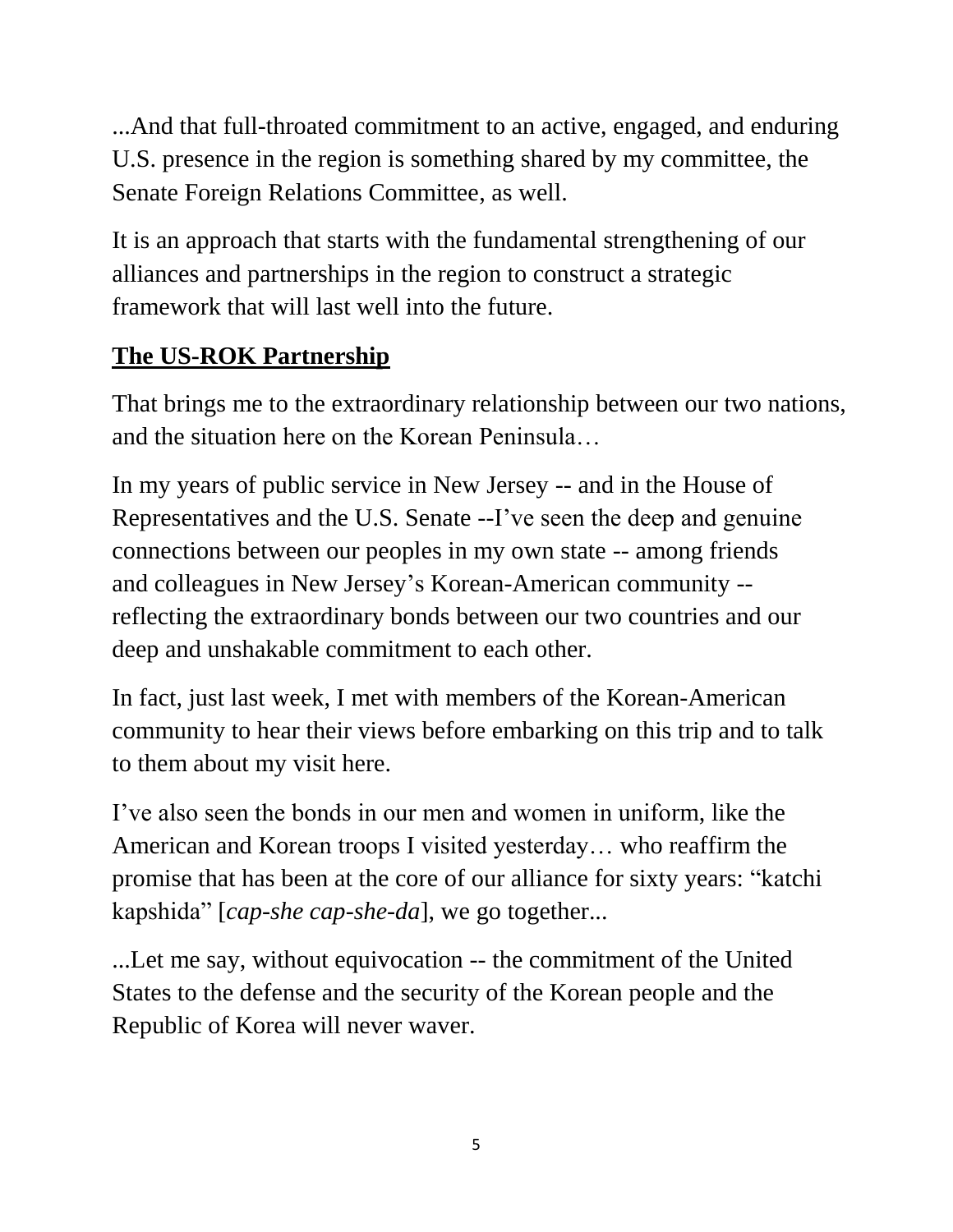But – with all that unites us -- perhaps the best measure of the strength of our relationship can be seen in the Korean miracle -- your transformation over the past six decades from a war-ravaged country with crushing poverty to one of the world's most dynamic and innovative economies…

...a transformation from authoritarianism to democracy… to a "Global Korea" poised to help lead the region, and the world – with Korean- and New Jersey-based companies like Samsung – with its American corporate headquarters in Ridgefield, New Jersey -- that bring our people together to create, innovate, and lead the global economy.

It is that vision of a shared future that brings me here… a shared future and a partnership that is underscored -- this year -- as we recalled the  $60<sup>th</sup>$  anniversary of the end of the Korean War on July  $27<sup>th</sup>$ .

Looking out across the DMZ yesterday I was reminded -- as President Obama has said -- that the currents of history here on the Korean Peninsula cannot be held back forever.

We stand beside you in your desire to see the freedom and dignity enjoyed here in the Republic of Korea shared throughout this divided peninsula…and for the Korean people to be whole and free.

So long as Pyongyang continues to engage in provocations they must understand that there will be no rewards. The continued pursuit of nuclear weapons and advanced ballistic missiles will not produce security for the North, and will not drive a wedge the United States and the Republic of Korea.

Nothing will impede our joint vision for the United States and Korea …deeper economic partnership…deeper security cooperation…and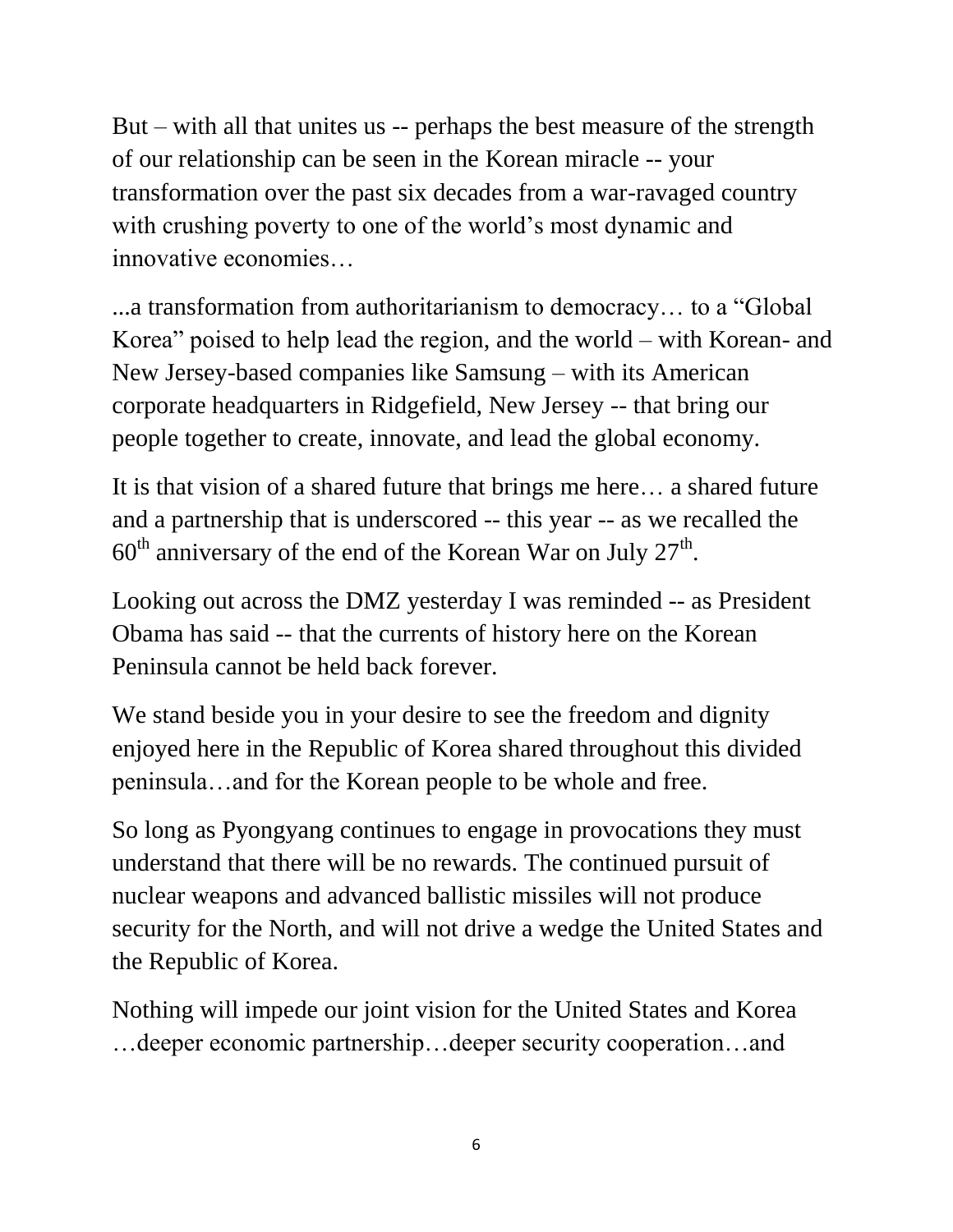deeper cooperation on such issues as energy cooperation through the extension of the 123 Agreement…

In fact, North Korean provocations, if they continue, will only result in a stronger US-ROK alliance and in stronger international sanctions on North Korea, and international condemnation.

As President Park made clear when she addressed a Joint Session of Congress earlier this year – an address that I was privileged to serve on the escort committee for, and which was very well received – with her "trustpolitilk" initiative and her proposal for a Northeast Asia Peace Initiative, and now with an agreement to re-open Kaesong [*kay-song*] President Park, in a straight-forward determined manner, has presented Pyongyang with a clear path forward. Whether leaders in Pyongyang have the courage that President Park has demonstrated to pursue peace, and to allow the people of North Korea to build a better life for themselves and their families remains to be seen...

Let me just say -- from an international policy perspective -- this same principle applies with respect to Iran…and that is why Iran also stands alone, unable to convince the international community that its nuclear program is for peaceful purposes…and why the world has imposed unprecedented sanctions, slowing Iran's nuclear program…

#### **Starting in Korea**

Starting here in Korea, then, the Administration has strengthened key Pacific alliances – with Japan, Korea, the Philippines, Australia and Thailand -- to meet the challenges of a changing Asia-Pacific environment...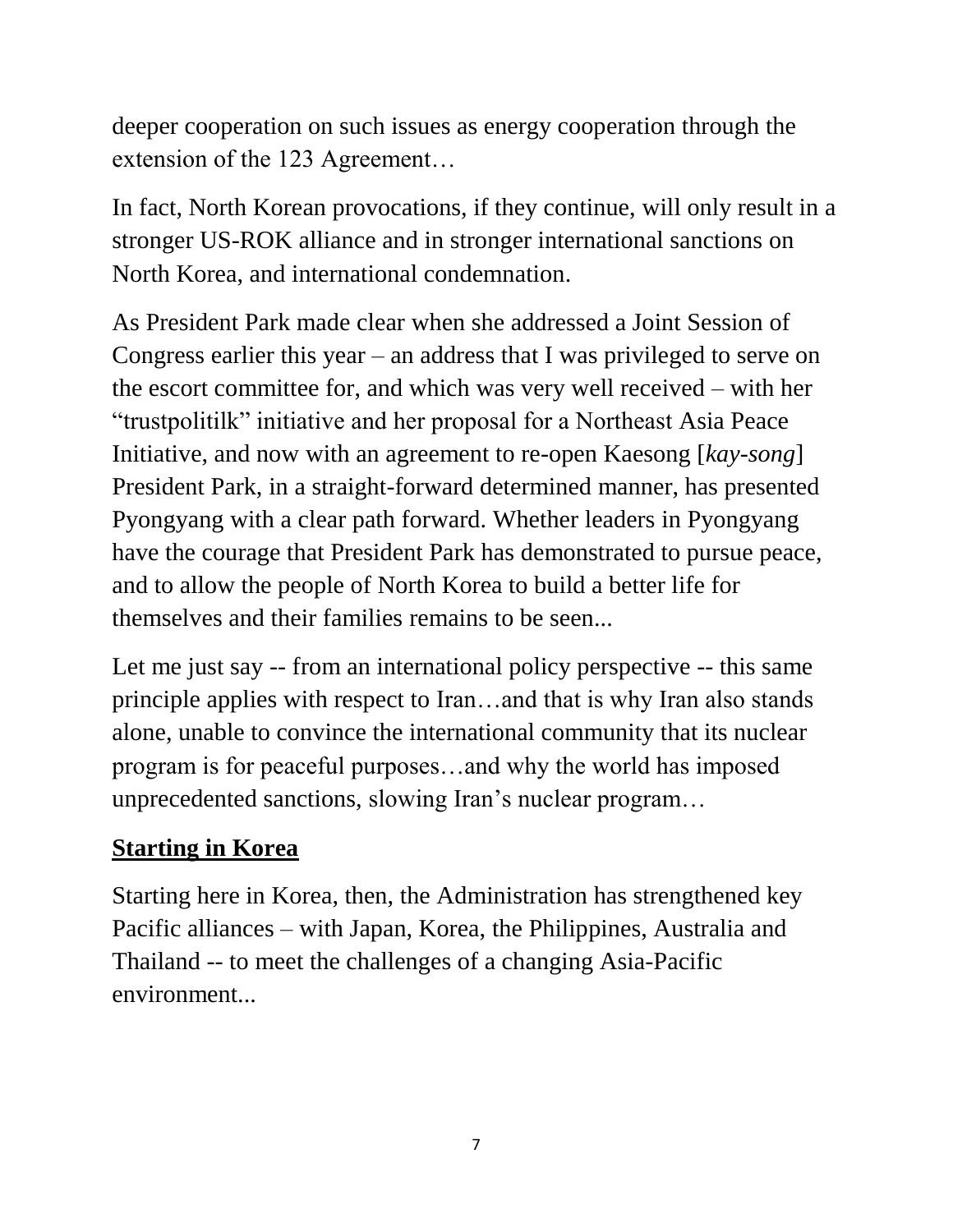...and is seeking not only to further strengthen partnerships and alliances with others in the region, but also to strengthen cooperation between our allies.

This is the start of the "rebalance" to the Asia-Pacific region... and it is producing results beyond simply security...

...It is producing results in an area where we have made – and must continue to make -- significant investments to enhance our capacity in the region – and that is economic statecraft.

### **Economic Statecraft**

Clearly – here in Asia, in the America's, Europe, Africa, and across the Middle East -- the power of underlying economic forces to transform political realities is becoming increasingly apparent.

We have seen economic crises topple governments. A fruit vendor in Tunis began a revolution that engulfed a region and sowed the seeds of the Arab spring...

In Europe, governments, institutions, as well as political Parties and philosophies are being tested...

...In Latin America, nations are gaining influence not because of the power of their military, but the strength of their economy.

...And here in Asia, all of us appreciate where American/Asian interests merge...and where they DI-verge...

...The question for the future is: what can we do to ensure the continuation of a mutually beneficial economic and security relationship for the people of the United States and the Asia-Pacific nations that minimizes the pitfalls and maximizes the vast potential for cooperation and progress.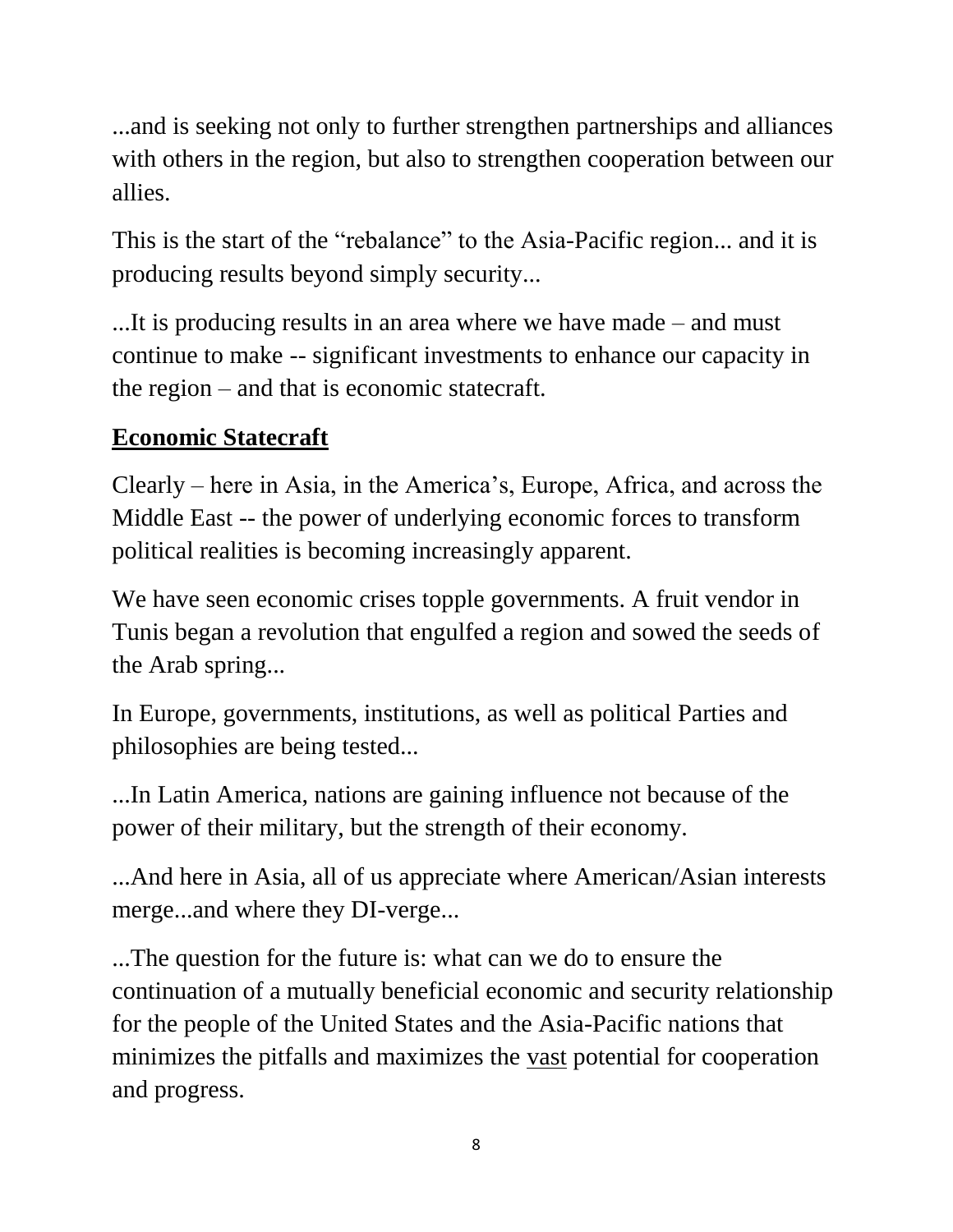Clearly, there is a nexus between economics and foreign policy and managing the turbulence at the confluence of those two forces requires Economic statecraft…

…It will require that the United States use every arrow in its quiver, that we project not only military strength when necessary, but the strength of our values and ideas…that we enable and draw together all the departments, agencies, and offices of our government….that we engage and lead the international organizations…help establish mechanisms and standards for free and fair trade…help develop a set of goals and standards for intellectual property, financial services and telecom issues, and that we ensure a set of international labor standards to protect workers everywhere so that the tragedies we have seen in Bangladesh never happen again.

This is what I mean by economic statecraft.

This year, President Obama articulated a policy of re-balancing our global position that focuses clearly on the growing importance of the Asia-Pacific region...

...In July, Vice President Biden added that re-balancing also includes a recalibrating our engagement in the Western Hemisphere. He said: "*You see that very concretely in the Trans-Pacific Partnership which included five countries in the Western Hemisphere... and you see it in initiatives within the hemisphere like the Alliance for the Pacific – a new group of free-market-oriented countries that are integrating their economies and looking west for trade and investment."*

Building on the Vice President's recent remarks, the strategic importance of the United States' economic relationships in the Americas is a subject I have followed closely.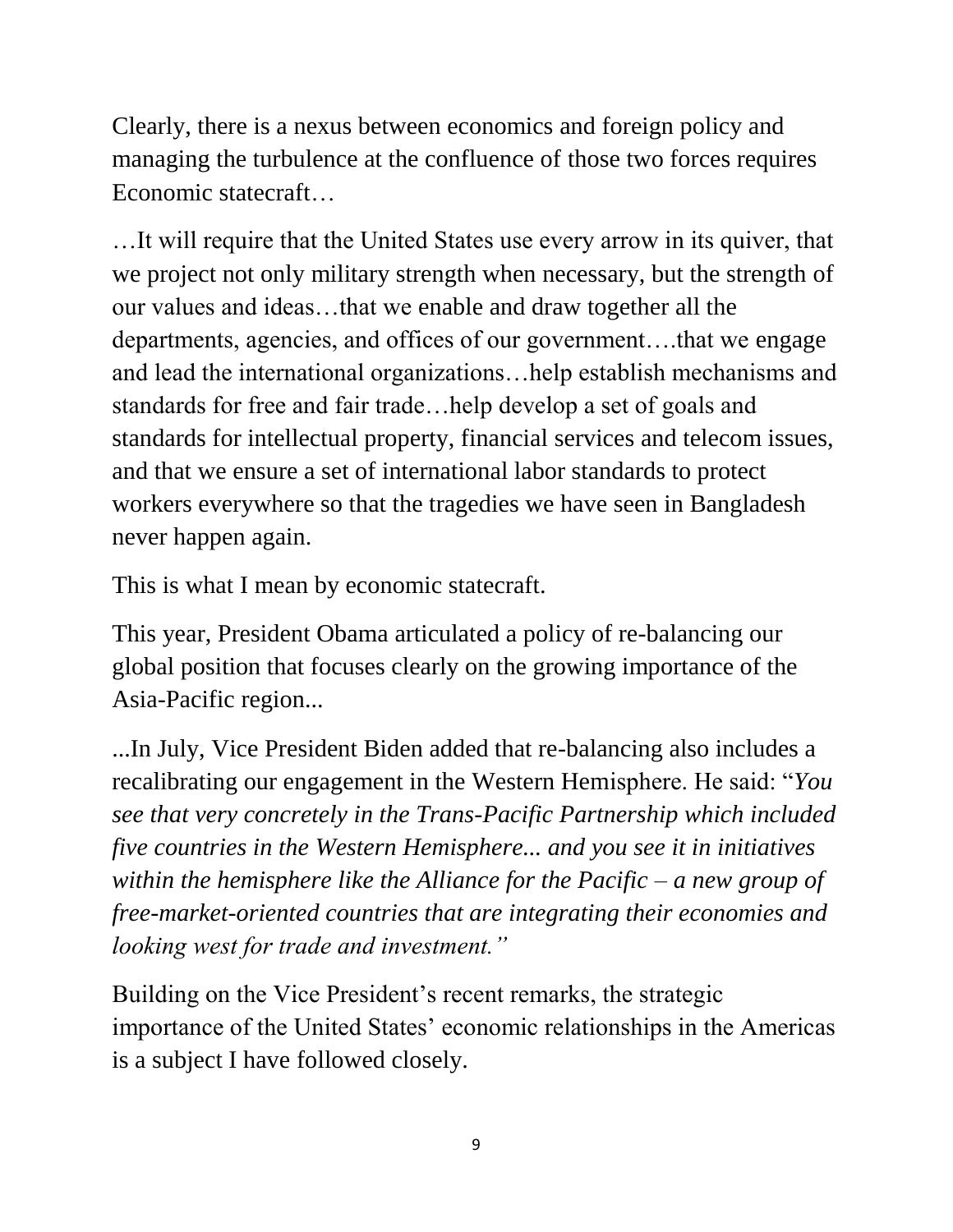For two decades, the U.S. has worked tirelessly on those relationships and now has free trade agreements in place that stretch – uninterrupted – from Canada to Chile.

With few exceptions, Western hemisphere governments are free-marketoriented and are implementing policies that are lifting their people out of poverty.

In the past decade alone, the middle class in Latin America and the Caribbean grew 50 percent.

This growth and the growth of Latin American economies represents a tremendous opportunity, not only for the U.S. but also for all the countries of the Asia-Pacific region as well. One need not look any further than the fact that the total volume of trade between Asia and Latin America grew 700 percent over the past decade and now stands at \$367 billion.

To me, that inter-regional comparison underscores the importance of economic statecraft, increasing interconnectivity, and the opportunity to unite both the Americas and the Asian-Pacific nations economically that will build a strong middle class in both regions which, in turn, can increase purchasing power and economic growth -- and strengthen security.

For me, as Chairman of the Senate Foreign Relations Committee, it is an opportunity to promote the economic and national security benefits of a new American internationalism focusing more clearly on the Asia-Pacific region as well as Latin America – forming an economicallyequilateral triangle of nations, each benefiting from the other.

That means economic statecraft – realizing the nexus between economic issues and foreign policy, and creating one between our national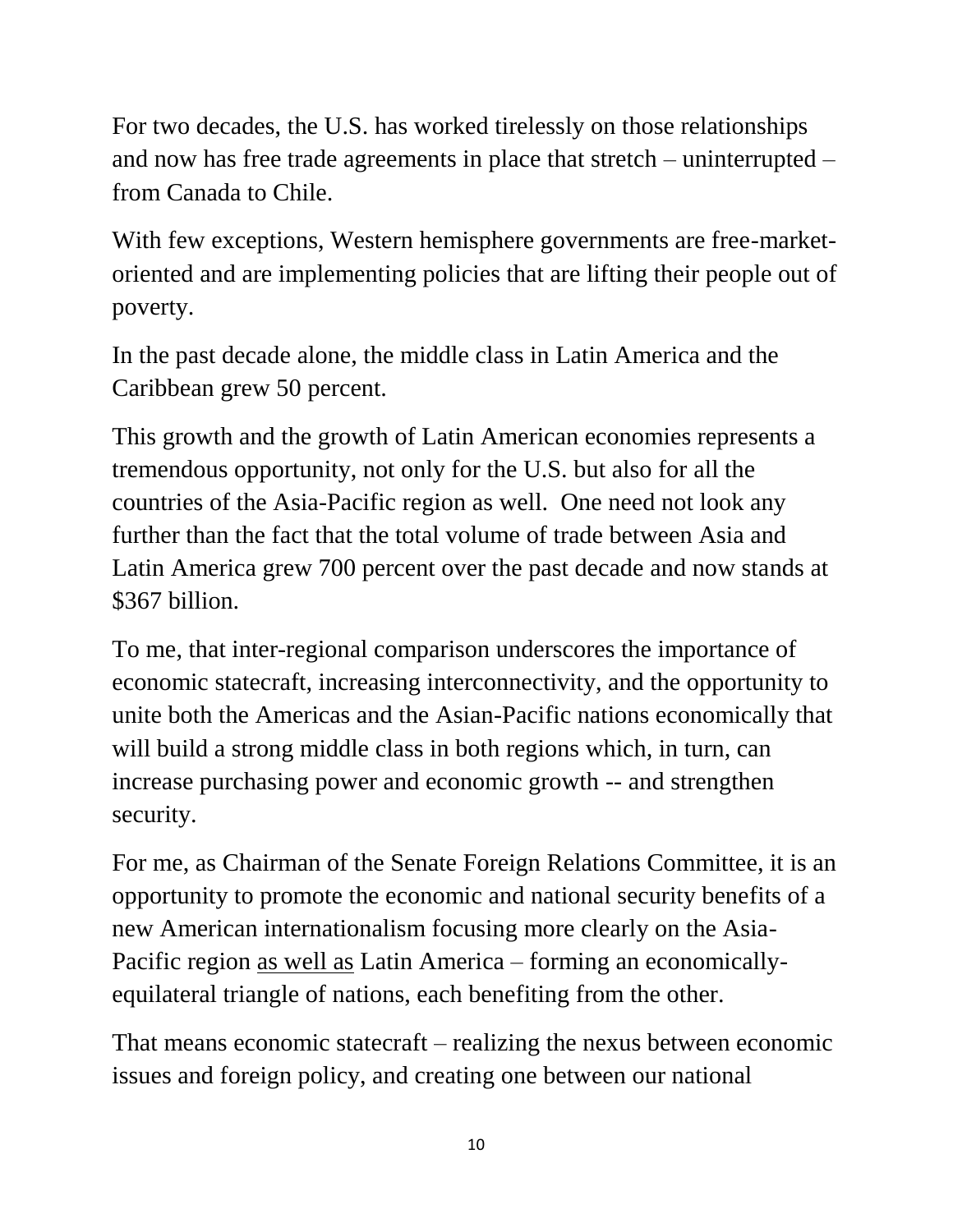interests, our security interests, and the aspirations of the people of Asia and Latin-America and the United States.

At the end of the day -- In both Asia and Latin America -- we need to create and enhance strong, long-term partnerships that help nations implement strategic policies and complete strategic projects that will help create jobs, wealth, and a middle class...

That is economic statecraft for the  $21<sup>st</sup>$  century.

# **KORUS/TPP**

But let's be clear, economic statecraft in the  $21<sup>st</sup>$  century will require breaking down existing barriers between nations...

...That means addressing labor and environmental issues so we can increase trade.

In fact, since the United States and Korea entered into a major high-level free trade agreement in March of 2012 – KORUS – we have seen a dramatic increase in U.S. manufacturing and agriculture exports to Korea.

It is a clear example of the benefits of free trade in the Asia-Pacific region, one which I was pleased to support and vote for.

On the other side of the equation, KORUS also supports job-creating investments by Korean firms in the United States like Samsung that has invested in creating jobs in New Jersey and other states as well, and we are grateful for that investment.

The success of this trade agreement renews our commitment to lowering trade barriers, opening economic ties, freeing commerce, protecting intellectual property rights, and enhancing investment opportunities throughout the region…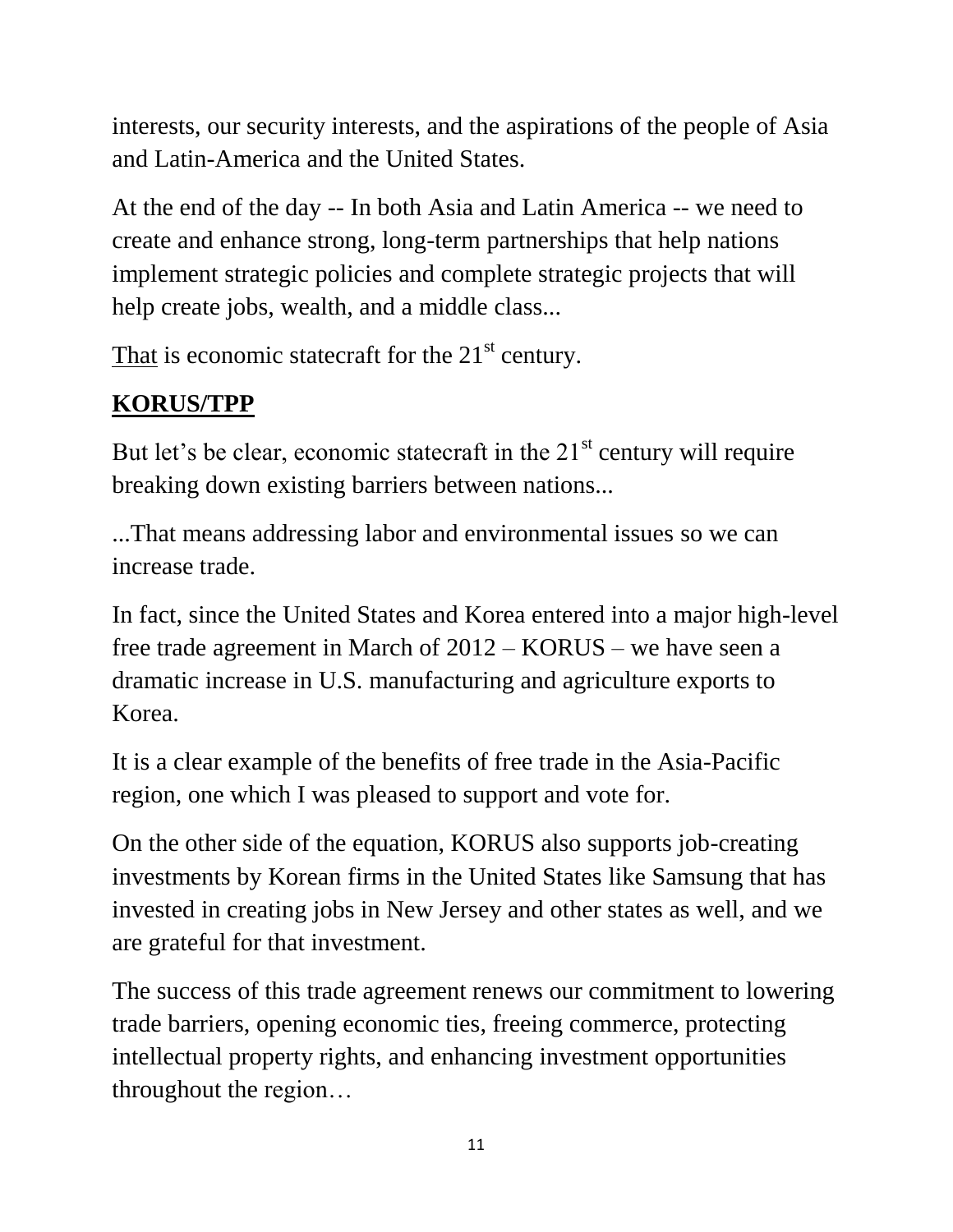Breaking down trade barriers can mean more transparent and fairer system of trade and investment that promote higher labor, environmental and intellectual property standards.

At its foundation, trade is a two-way street, and I believe, the goal of the Trans-Pacific Partnership -- a comprehensive, high-standard trade agreement that aims to liberalize trade in goods and services and remove  $barriers$  to foreign investment  $-$  is to put us on that two-way street that will lead the United States and the region to greater economic prosperity.

The administration has set October 2013 as the target date to complete negotiations...

...I, along with my colleagues in the Senate, are awaiting the conclusion of negotiations so we can review the final agreement and see if it meets the goals we have set for a comprehensive, high standard, next generation regional agreement that is open and inclusive, and that addresses new and traditional trade issues and the challenges we will face in the  $21<sup>st</sup>$  century.

## **China's Challenges**

As we consider the best pathway forward to build an economic and trade architecture for the region that will share the benefits of prosperity to all, we must also be aware that China's remarkable rise has not left it immune from its own challenges – challenges important for the region's, and the globe's, continued growth.

China's leadership faces a daunting task in reforming the export-heavy Chinese economy in a global context where there may be limited prospects for a rapid global economic recovery.

The challenges of sustaining high levels of economic growth needed to lift the hundreds of millions of Chinese who are still in poverty to a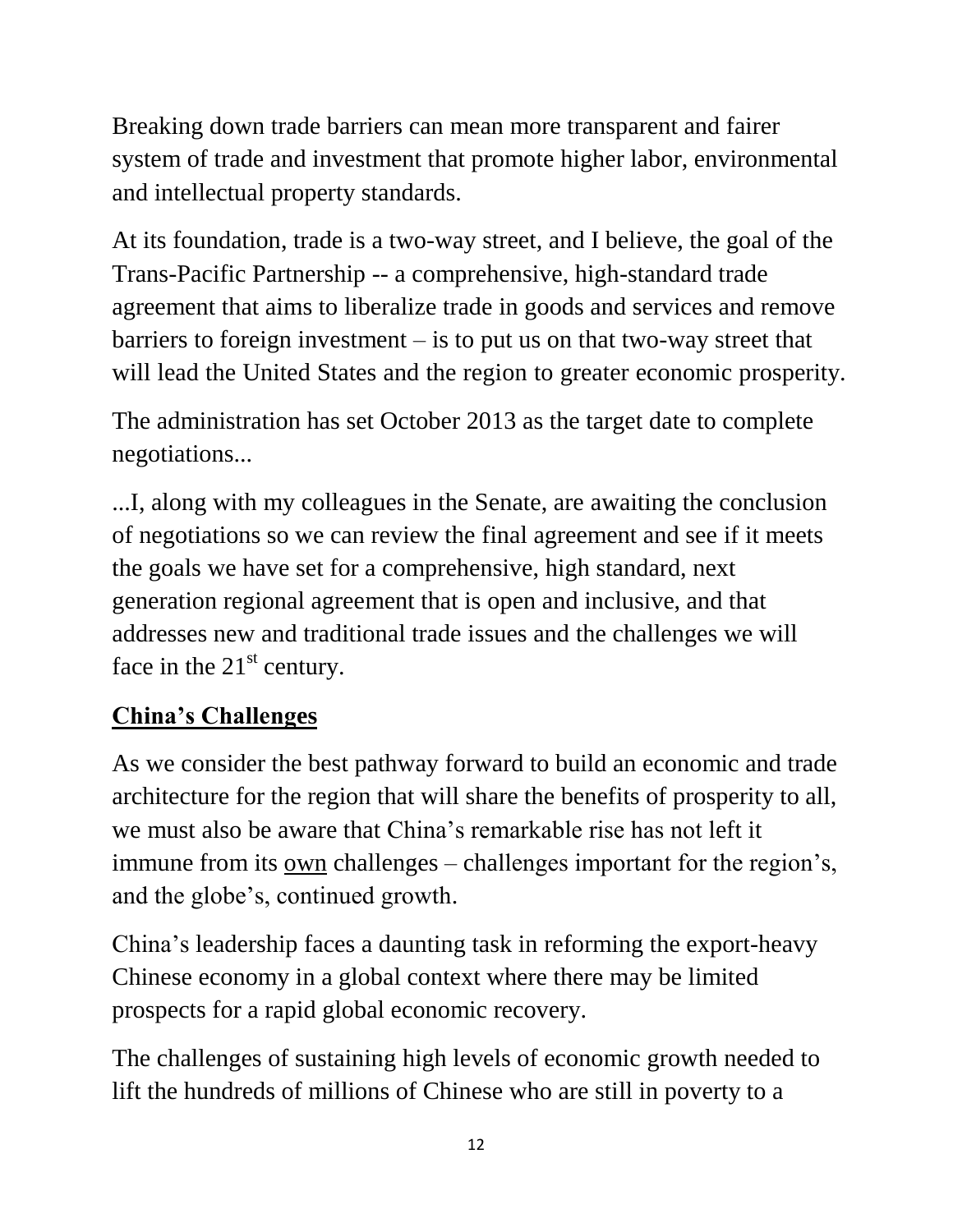better life; providing sufficient jobs and affordable housing for the tens of millions of young Chinese joining the labor market each year as they move from the countryside to cities...

...and addressing the on-going labor and environmental issues that China's rapid growth has created...

...the fact is: the United States, China, and the region all face fiscal and economic challenges that must be addressed.

The American Congress is looking at options on how to meet the challenges we face in immigration reform, tax reform, and fiscal policies that will sustain the progress we have already made.

Chinese leaders likewise understand that political reform of the past 30 years may not be sufficient to meet the needs or aspirations of the Chinese people and a rapidly growing middle class.

Reducing corruption, setting up a standardized institutional decision making process, and allowing people more freedom in their private lives is fundamental, but, in my view, it remains to be seen if it is enough...

...if China will ultimately engage as a partner in the shared challenge of building open, more inclusive – and, dare-I-say, more democratic - mechanisms and institutions for the region...

Don't get me wrong, we welcome China's economic progress, but hope that it will also bring with it more individual freedom.

And on to the economic and trade front we need to be able to work together to address the very real challenges of intellectual property theft, tariff and non-tariff barriers, State Owned Enterprises -- and the cyber threat that many American companies face.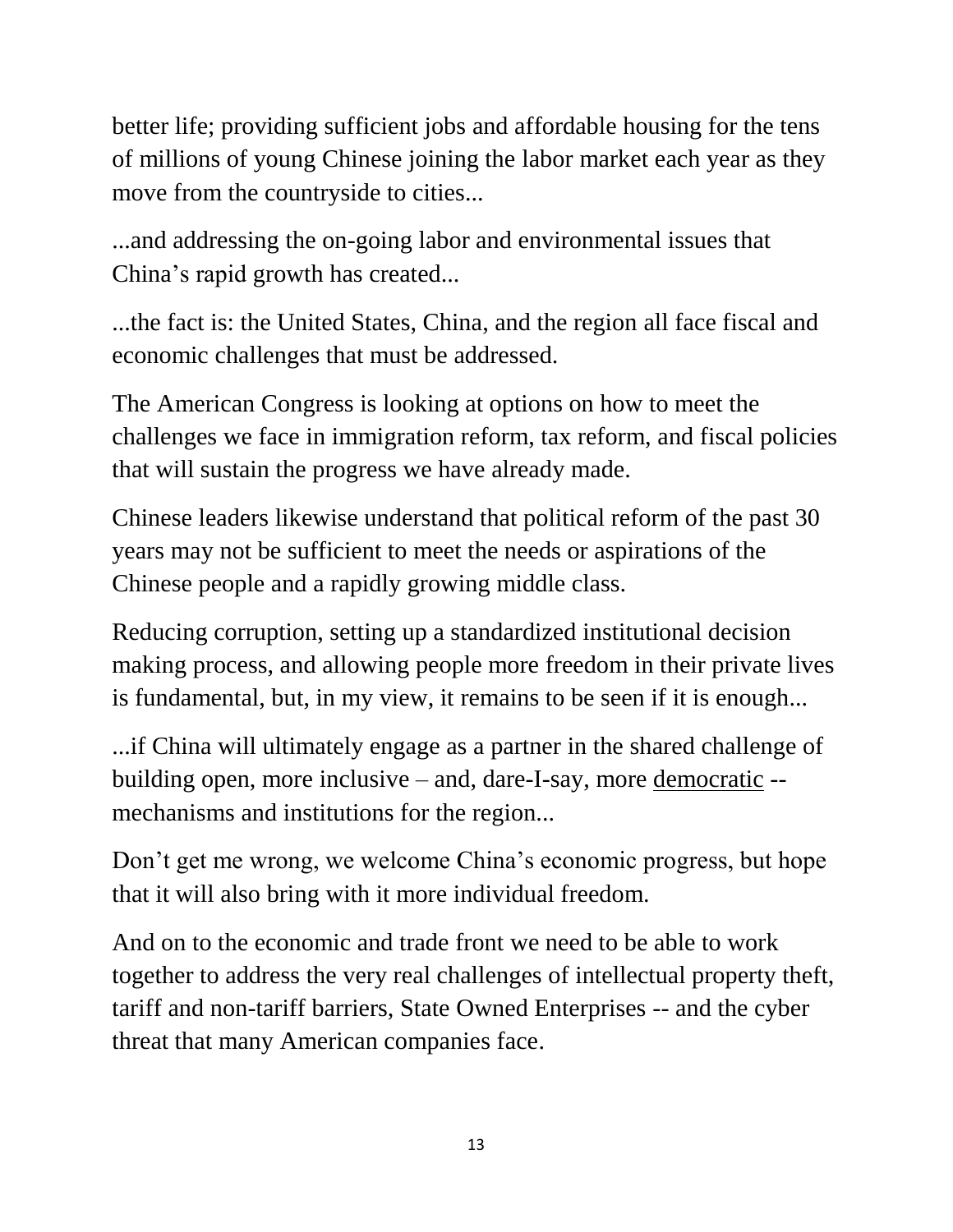We must be clear-eyed and consistent in our approach to China: develop opportunities for cooperation on shared political, economic, environmental, and security objectives, while, at the same time exerting a firm insistence that China live up to its obligations to the international community and adhere to international norms, institutions, and the rule of law.

We need to be firm in pressing for greater protection of intellectual property rights, a level playing field for U.S. firms, labor standards and the promotion of worker's rights, and a range of other policy changes that would ultimately benefit firms and workers in both the U.S. and China.

#### **Maritime Disputes**

This question of a rules-based order is not simply one that applies to economic and trade issues, however. It also applies to pressing security issues, including maritime issues.

The United States has deep national security interests in freedom of navigation in the South China Sea and the East China Sea, and supports the peaceful diplomatic resolution of maritime territorial disputes.

In the South China Sea the United States will continue to support a peaceful process to resolve these disputes consistent with the United Nations Convention on the Law of the Sea and the 2002 ASEAN-China declaration of principles in the South China Sea.

In recent weeks China has made positive statements about reengaging with ASEAN on the Code of Conduct, and we look forward to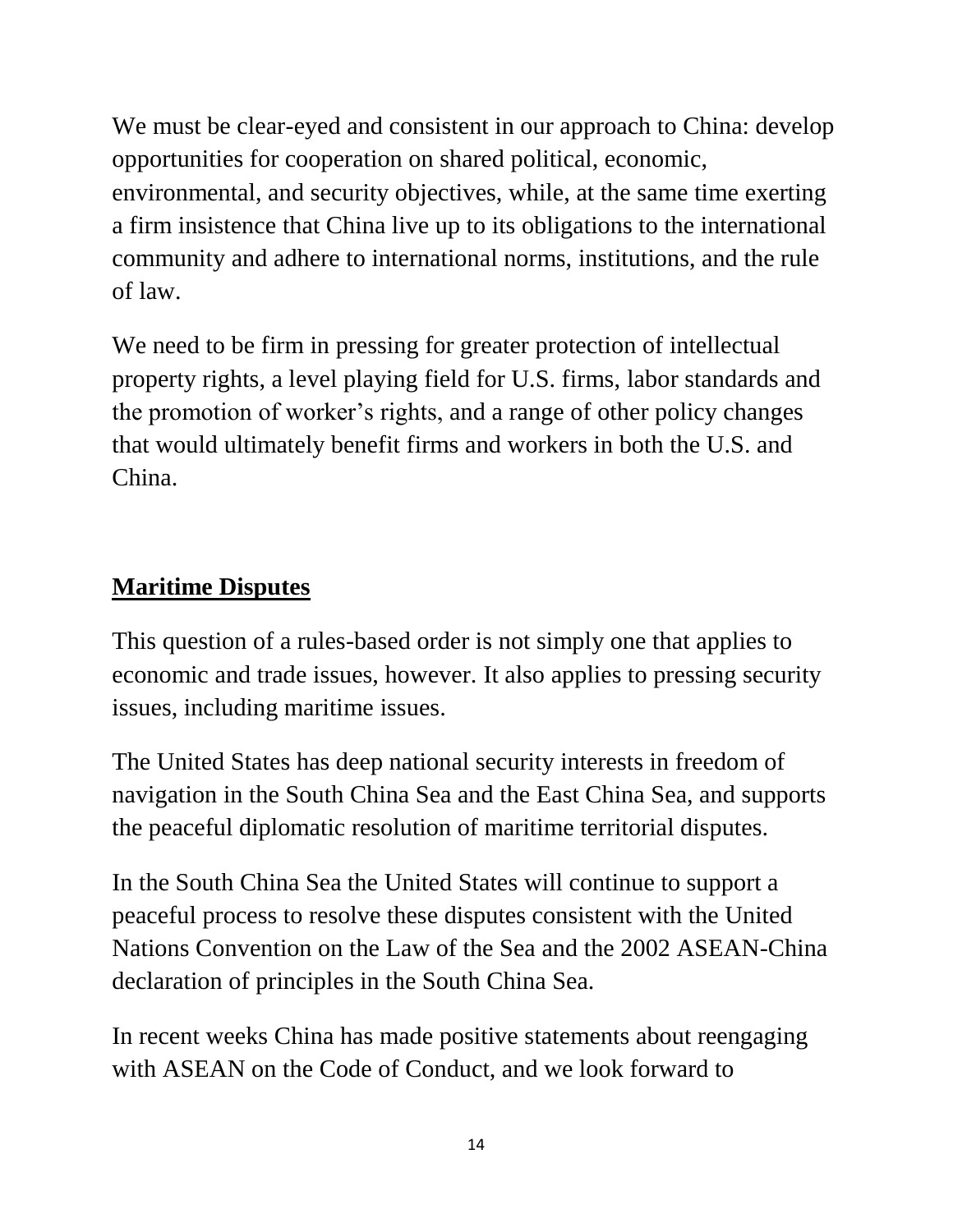successful and productive discussions between China and ASEAN to develop a binding Code.

...And in both the East China Sea and South China Sea – wherever maritime disputes simmer -- the United States calls on all parties to refrain from threatening or using force or coercion to support their claims.

We may not take a position on ultimate sovereignty in territorial disputes, but we certainly do take a position on acceptable behavior, and on the importance, for all, of free and open access and freedom of navigation.

These are real challenges to the region's shared economic prosperity... challenges which require us to work together to develop a shared approach based on common interests and concerns.

Congress has a vital role to play in addressing all of these issues -- in reviewing U.S. laws to determine where they need to be strengthened to protect against intellectual property theft and cyber espionage; in the development of standards to protect the computer systems that run critical sectors of the economy; in securing our networks and deterring attacks; and in treaties that will help resolve maritime territorial disputes.

#### **Conclusion -- The American Economy**

Let me conclude by saying that – for the United States to successfully rebalance to Asia – we can best do it from a position of economic strength and must continue to put our economic house in order. Re-invigorating the American economy remains fundamental to our economic statecraft and to all that I have proposed on the future of U.S.- Asia-Pacific relations.